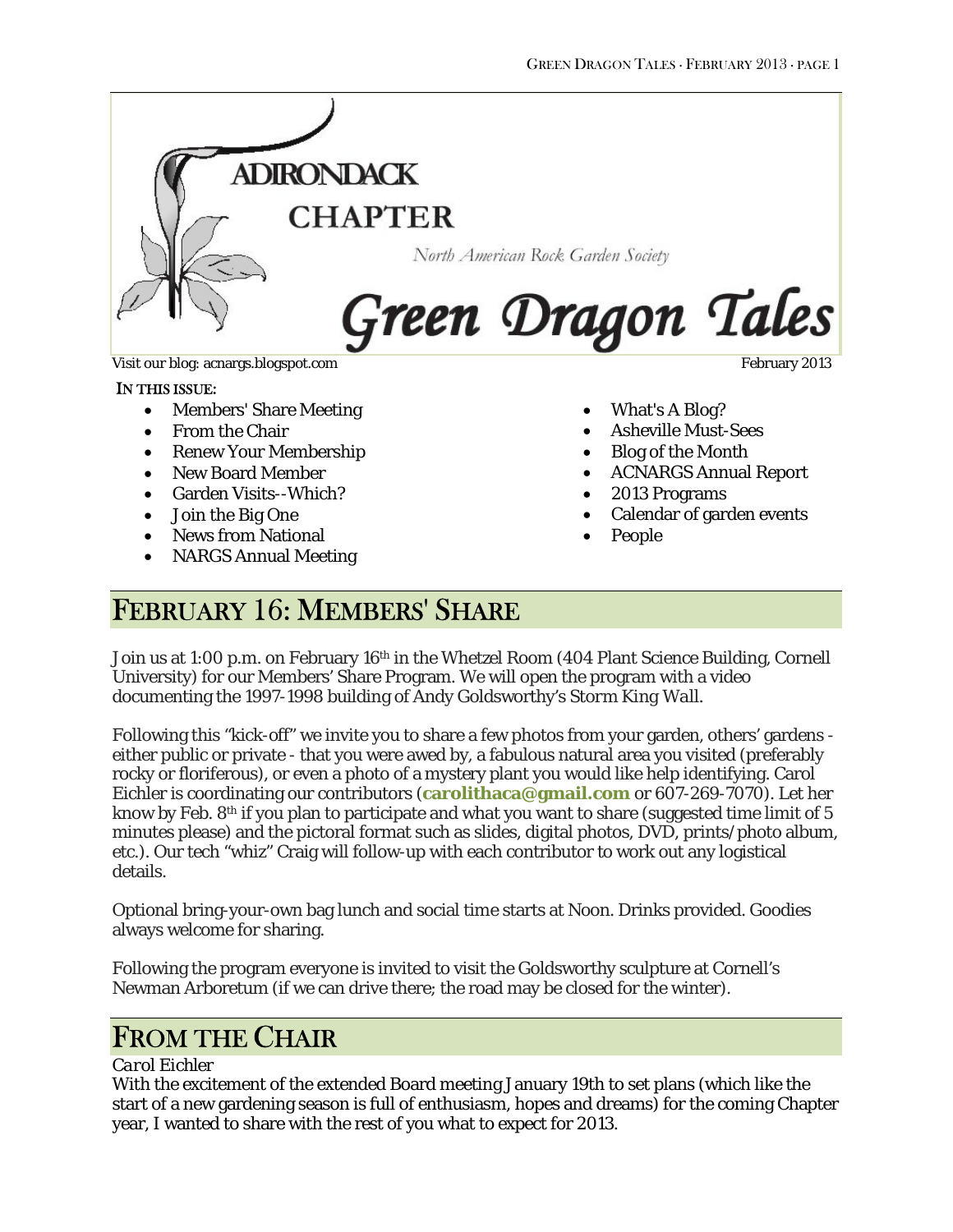This issue announces our February program, which has become something of a tradition for our members to share personal photos and commentaries. Beyond that, this newsletter includes the 2013 program plans from our Program Coordinators, John and Nari, on the speakers they have lined up for the remainder of the year.

Besides our program meetings we are looking at options for day trips, a spring overnight trip, workshops, and the member picnic in August. Since these are very much in the early planning stages, please take time to respond to the survey in this issue so we have a better sense of where your interests lie and what ideas you might suggest.

You can be sure that plants are at the heart of most of our activities. You can count on the free, members' seedling exchange in April, participation in the May plant sale sponsored by Cooperative Extension, and the Members-Only sale in August, as well as Plant-of-the-Month sales and, thanks to the generosity of our members, door prize plants.

Other ideas we focused on were how to grow our membership, how to make our library of gardening books more accessible, how to connect more with NARGS, our "parent" organization, and how to involve more of our membership so our Chapter continues to flourish.

Looking at the year in a nutshell is both exhilarating and exhausting. Whether you realize it or not, we have a truly amazing and dedicated group of people (our Responsible Persons) who make it happen. Don't be surprised if we ask you to give us a hand.

Now is the time to renew your membership for 2013 so you don't miss out on the benefits of membership, which are described below. See you on February 16th!

### **Carol**

## IT'S TIME TO RENEW YOUR MEMBERSHIP!

#### *Mary Stauble*

The ACNARGS membership year runs the calendar year. So, unless you're a lifetime member (and we do have a few of those), your 2013 membership is due (Individual@\$10, Household@\$15, Business with business card listing@\$25). While it's true that our meetings are free and open to everyone, there are advantages to becoming a member: discounted prices on our plants-of-the-month, 25% discount on May plant sale purchases, participating in the members-only plant sale in August and participating in the April members-only seedling exchange to name four – any one of which can easily recoup the cost of your dues. Plus, you become part of our network of eclectic gardeners eager to become better ones.

So why delay? Print and complete the 2013 Membership form here (**<http://www.acnargs.org/join.pdf>**). Please note that there are several new questions this year. Questions? Contact Mary at **[mes2@cornell.edu](mailto:mes2@cornell.edu)**

## THANK YOU, TERRY!

In our last issue we put out a call for someone to step and be in charge of Member Hospitality. We are happy to welcome Terry Humphries to this position. Talk about dedicated: Terry lives in Barneveld, NY, which means it takes her over two hours to get to meetings. We really appreciate her passion for rock gardening and her willingness to volunteer.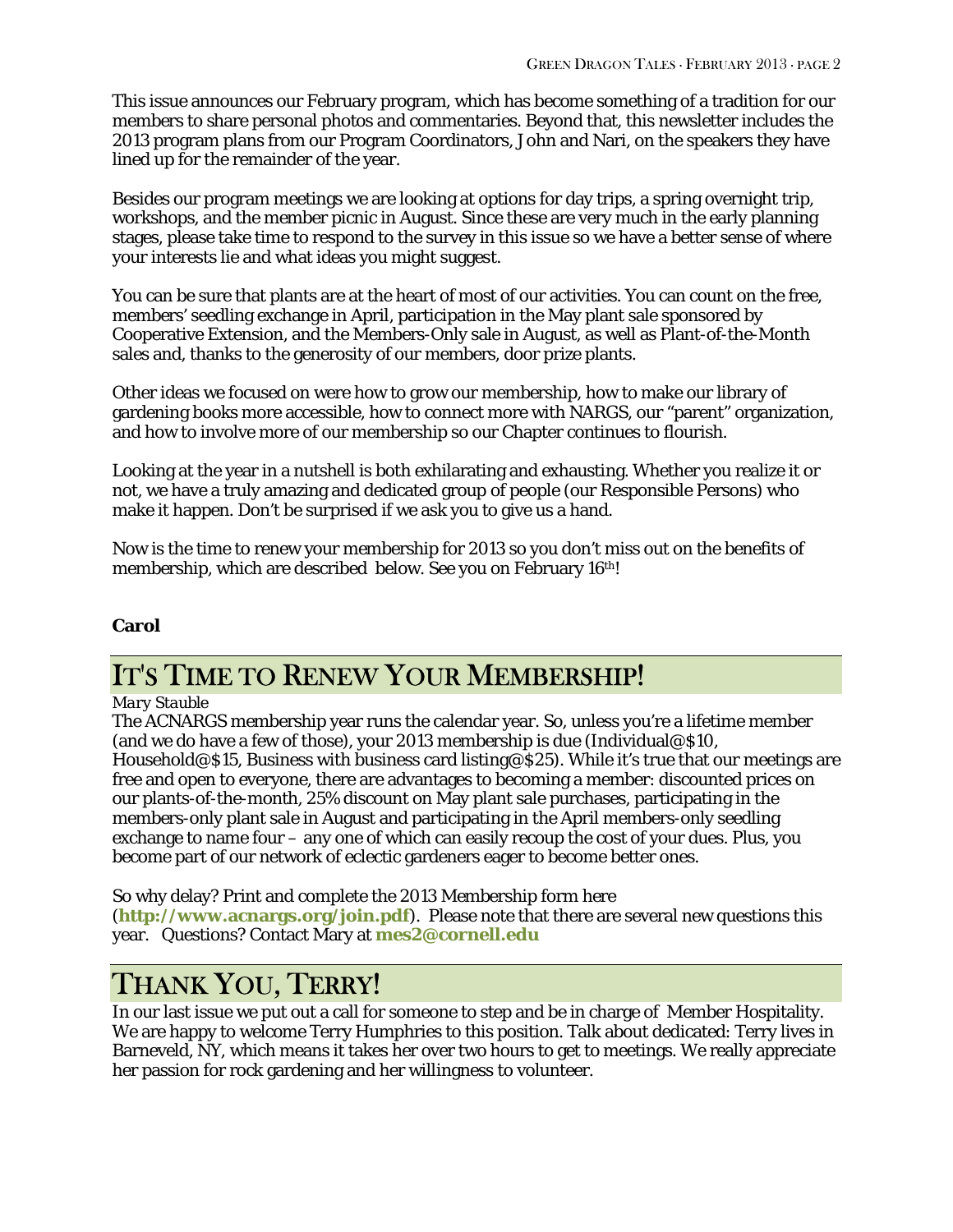# WHAT GARDENS WOULD YOU LIKE TO VISIT AND WHEN?

*Help us out here; please contact Carol with your preferences*



 Left: One of the Innisfree inspiring "Cup" Gardens

### DAY TRIPS:

We are always looking for great gardens to visit for day trips (these can include members' and non-members' gardens). Since our members come from a large geographical area, who better to ask about the best gardens and gardeners in your neighborhood, than you? Again because our membership comes from near and far to attend our meetings, we like to make sure we focus these trips in different areas from year-to-year. Last

year we took two all-day outings - one to Rochester gardens and nurseries and the 2<sup>nd</sup> to Stonecrop Garden on the day of its annual rock garden plant sale. While each of these trips involved considerable driving, we literally packed a lot into each trip (you should have seen how loaded with plants our cars were!).

### OVERNIGHT TRIPS:

We also plan overnight trips from time-to-time. Last year a small group went to the lower Hudson River area to visit the New York Botanical Garden, Innisfree, Wave Hill, and Storm King Art Center. Each place offered a distinctive approach to gardening with stone.

There are many options for gardens to visit within a day's drive from Central New York. This year this is what we are considering:

**Philadelphia** area to include as possibilities Chanticleer, Mt. Cuba, Winterthur, Tyler Arboretum, Japanese Garden at Fairmont Park, Bartram's Garden, private rock gardens if this can be arranged via Delaware Valley Chapter, and a nursery stop. Add another day to visit the new Barnes Museum (not a garden).

2) **NYC** area to include Stonecrop (4/27 plant sale a possibility), NY Botanical Garden, Wave Hill, Ft. Tryon Park including the restored rock garden, Heather Garden and the Cloisters Gardens. These are all in reasonably close proximity. Using connections to the Hudson Valley Chapter some private rock gardens may be possible too.

Approximate dates April 26, 27 or 26, 27, 28; OR May 10, 11, 12 ( $\pm$  1 day for flexibility of the trip planner). These dates have been selected so as not to conflict with NARGS National Conference yet timed (weather cooperating) to catch rock gardens at their spring peak in these warmer zones.

Time only allows us to take only one of these trips. (Note next year we are likely to schedule a trip to the Connecticut/Berkshire area.) Which one most interests you? For folks familiar with these areas, what else should be included in our "must-see" list of gardens and nurseries to visit?

**Please contact Carol Eichler before Feb. 28th** by email or phone (or catch her at the Feb. program meeting) to indicate your interest in going, destination preference, willingness to help, and to offer additional ideas and comments. She has visited some but not all of the suggested gardens listed.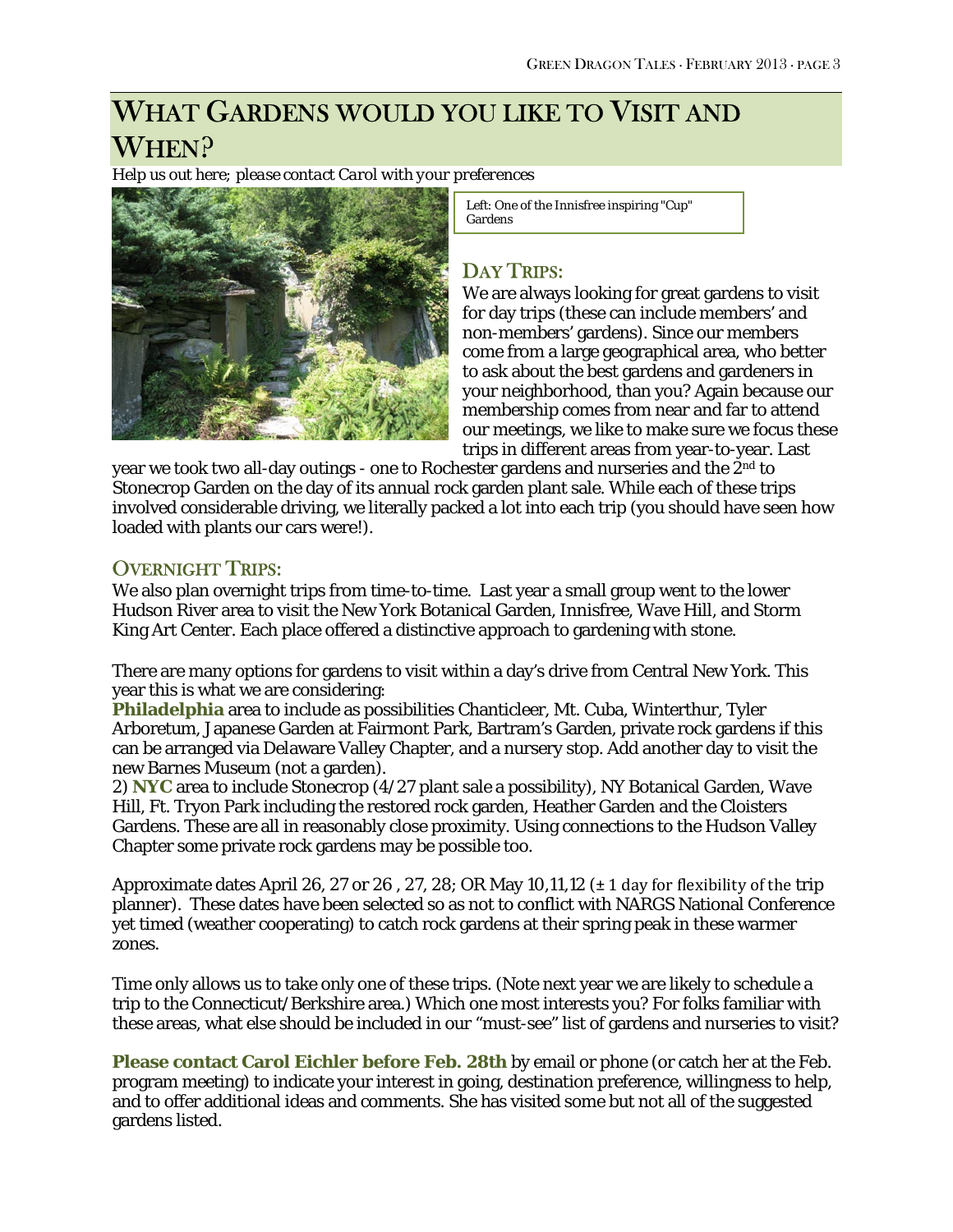# JOIN THE NORTH AMERICAN ROCK GARDEN SOCIETY

The North American Rock Garden Society, fondly known as "National" or NARGS for short, is a separate entity with its own benefits, so join today. NARGS is for gardening enthusiasts interested in alpine, saxatile, and low-growing perennials. Annual dues in the U.S. and Canada are \$30, payable in U.S. funds. VISA/Mastercard accepted. Benefits of membership include: *Rock Garden Quarterly* with articles on alpines and North American wildflowers, illustrated in color photographs and pen and ink drawings; annual seed exchange with thousands of plant species; study weekends and annual meetings in either U.S. or Canada; and book service to members. **[Join online](http://www.nargs.org/)** or write:

**Bobby J. Ward**, Executive Secretary NARGS P.O. Box 18604, Raleigh, NC 27619-8604, USA

## NEWS FROM NATIONAL

*Bobby Ward, NARGS Executive Secretary*

**NARGS membership number:** NARGS has recently begun using a membership number for members to access certain NARGS features online. That number is printed on the mailing address label of the *Rock Garden Quarterly*, above your name. If you don't have your membership number and need it before you received the next issue of the *Quarterly,* email a request to **[nargs@nc.rr.com](mailto:nargs@nc.rr.com)** with "Membership number" in subject line. There is a space inside the front cover of the winter issue to record your membership number.

**Rock Garden Quarterly:** You will receive the winter (January) 2013 issue by late December. The **[digital edition](http://nargs.org/index.php?option=com_content&view=article&id=279&Itemid=159)** (free to members *and* with extra pages) will be online by January 1. To access the digital edition, you will need to use your NARGS membership number and email address.

**NARGS Seed Exchange:** The annual seed list will be posted on the **[NARGS website](http://www.nargs.org/)** on December 15 and you may order seeds directly online using only your email address. Details are given on page 399 of the fall (September) issue of the *Quarterly*.

**NARGS Election & Voting:** The winter (January) 2013 issue of the *Rock Garden Quarterly* describes the online voting procedure for electing NARGS 2013 officers and board members. You may vote online between February 1 - 15, 2013, using your last name and NARGS membership number. (Members who do not have access to a computer and are unable to vote electronically may request a paper ballot from NARGS, PO Box 18604, Raleigh, NC 27619.)

#### **Other developments:**

**Digitization of back issues of Rock Garden Quarterly:** Thanks to financial support from NARGS donors, back issues of the *Quarterly* and its predecessor publications have been scanned and will be available for searching, viewing, and downloading through the new NARGS Web site, now under development.

**Upgrade of NARGS Web Site:** A new NARGS Web site is under development and is being upgraded with improved user interface. We expect the site to be completed during 2013. All of this involves work by many people and the financial support of NARGS members. You might like to consider the following, all of which can help NARGS further develop and maintain what it is doing:

**NARGS Gift Membership:** Consider giving a one-year membership gift to a friend or family member. NARGS will send the recipient in your name a beautiful gift card, with an illustration of *Dodecatheon hendersonii* by Tanya Harvey. Membership is \$30 in the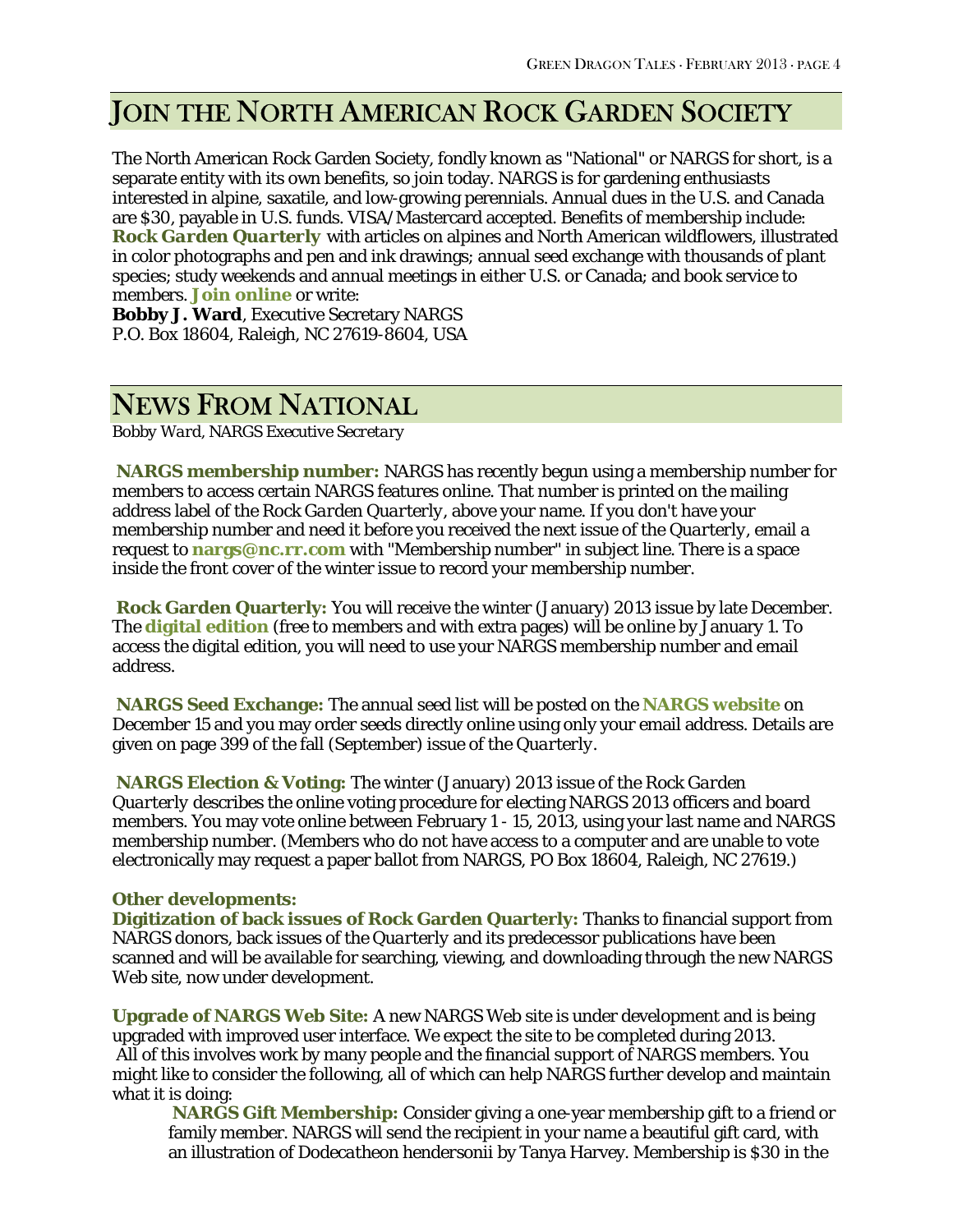U.S. and Canada and \$35 overseas. Mail to NARGS, PO Box 18604, Raleigh, NC 27619. Or email **[nargs@nc.rr.com](mailto:nargs@nc.rr.com)**.

**Purchases through [Amazon.com:](http://amazon.com/)** NARGS is an **[Amazon.com](http://amazon.com/)** Affiliate, which means that when you link to **[Amazon.com](http://amazon.com/)** through the **[home page](http://www.nargs.org/)**, NARGS receives a 6% royalty. Simply go to the link, click on the **[Amazon.com](http://amazon.com/)** banner or "Books" on the lower, left-hand side, and anything you buy on that visit to **[Amazon.com](http://amazon.com/)** will earn NARGS 6%.

**Financial Donation to NARGS:** Perhaps you'd like to make a year-end donation to NARGS in honor or memory of someone, such as a gardening friend or family member, to support the Norman Singer Endowment Fund, the Seed Exchange, the *Rock Garden Quarterly*, or the NARGS General Fund. If so, you may make a donation on the **[NARGS](http://www.nargs.org/)  [Web site](http://www.nargs.org/)**: using the "donate" button near the top of the page. Or you may donate by check, payable to NARGS, and mail to NARGS, PO Box 18604, Raleigh, NC 27619. In the U.S., NARGS is a 501(c)(3) tax-exempt organization and your donation may be tax deductible to the extent permitted by law.

Thanks to all who have supported NARGS with a financial donation and/or service to the society in various ways.

# ASHEVILLE, NC: ANNUAL GENERAL MEETING OF NARGS

The 2013 AGM will explore the flora of the Blue Ridge Mountains of the southeastern U.S. and will be held in Asheville, North Carolina, at the Doubletree Biltmore Hotel. The Blue Ridge and Asheville are wonderful places to visit and we hope you will join us at the meeting! The AGM will begin on the afternoon of Thursday, May 2 and conclude on Saturday evening, May 4. Additional activities being planned include a guided tour of the gardens at the Biltmore Estate on the morning of May 2, visits to a number of private gardens on May 5, and a two-day postconference tour of the Blue Ridge Mountains north of Asheville on May 6-7. The additional activities are not included in the registration for the AGM and are dependent on the number of persons who sign up for these activities. Details are on the **[AGM website](http://www.nargs2013.org/index.php)**. Deadline for early registration is March 2.

## BLOGS: GARDENING IN THE 21ST CENTURY

*Kathy Purdy*

A blog is a specialized website, where regular updates are displayed with the newest at the top. The earliest blogs were typically journal-like, but many today more closely resemble magazines in content and appearance. The ability to comment on written entries sets blogs apart from other kinds of websites. There is usually a sidebar where favorite blogs and other websites of the blog author are listed.

### WHY READ BLOGS?

Garden blogs are personal accounts of the gardener interacting with his or her garden. "When you read someone's blog on a regular basis, there is a bond formed, and you feel as though you are re-uniting with an old friend," explains **[Prairie](http://www.prairierosesgarden.blogspot.com/2012/08/a-visit-to-enchanted-garden.html) Rose**, describing her visit to FaireGarden (below). Thanks to the internet, these friendships can be international in their reach. How wonderful, also, to see roses and narcissus blooming in winter--in Texas.

### HOW TO START?

Winter is the perfect time to read garden blogs, as there isn't much going on outside. I plan to highlight one garden blog a month for your consideration. You can also check out who's linked to **[Garden Bloggers' Bloom Day](http://www.maydreamsgardens.com/search/label/garden%20bloggers%20bloom%20day)**, which I've mentioned in a previous issue. Also check out my **[garden blog directory](http://www.coldclimategardening.com/garden-blog-directory/)**, where I mention several other directories, as well. And when you find a blog you like, check its sidebar for others.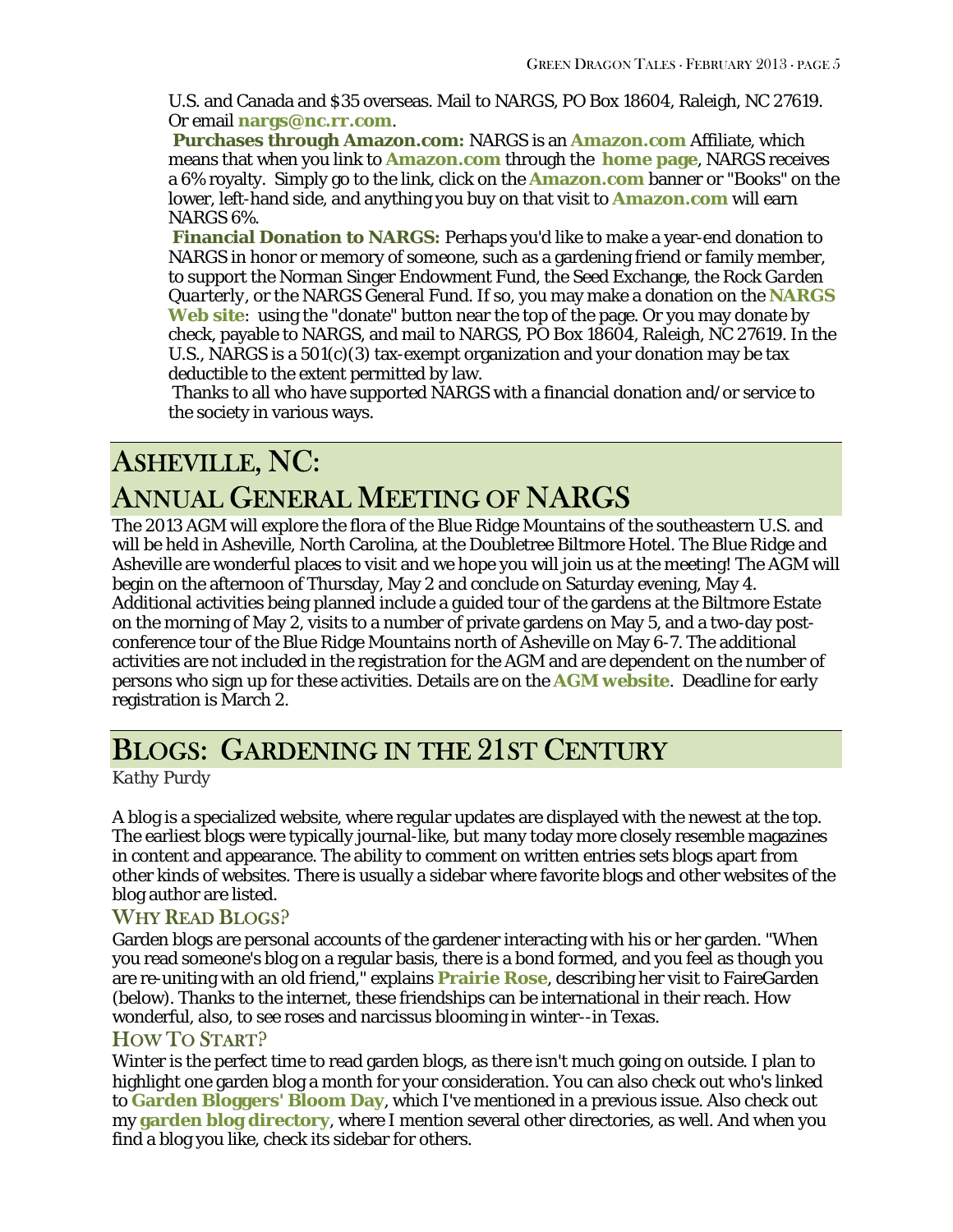### HOW TO KEEP UP?

How do you know when your favorite blog has a new post up? You could bookmark it and check manually, but there are two better ways. If the blog offers it, you can subscribe by email, and receive notice in your inbox when a new post has been published. Or you can use a feed reader (Google Reader is one such reader) to subscribe to the blog's rss feed, which is indicated by this icon:  $\Box$  Once you have a feed reader, subscribing is usually as easy as clicking a button. The feed reader will collect the latest from all the blogs you subscribe to in one place.

## ASHEVILLE MUST-SEES

#### *Kathy Purdy*

Garden bloggers have an annual meeting called the "Fling," and last year's, which I attended, was in Asheville. Here are my personal recommendations of things you don't want to miss.

#### THE GENTLING GARDEN



Photo courtesy Diana Kirby http://sharingnaturesgarden.blogspot.com/2012/05/mountainside-garden-delights-gardeners.html

I was very happy to see that the garden of Peter and Jasmin Gentling was on **[your itinerary](http://www.nargs2013.org/open-gardens)**. A series of levels, some with steps, some with gently sloping walkways, gives the main structure to this garden. It is filled with choice treasures, as Peter is an avid collector and was friends with J. C. Raulston, who gave him slips of many choice plants that never made it into commerce. Beyond the cultivated garden, which is probably several acres, there are paths leading into the woods. I found this garden far more rewarding to visit than the Biltmore Estates. Try to follow Peter around; just about every plant comes with a story. Follow the links on **[this page](http://gardenbloggersfling.blogspot.com/2012/05/gentling-garden.html)** to blog posts and photos about this garden.

### B.B. BARNS GARDEN CENTER

There will probably be plenty of opportunities to purchase plants at the annual meeting, but don't miss **[B.B. Barns](http://www.bbbarns.com/)** before you leave Asheville. In addition to an extensive selection of plants, they also have a spacious gift shop with unusual garden art and a wide variety of containers. You owe it to yourself to check it out!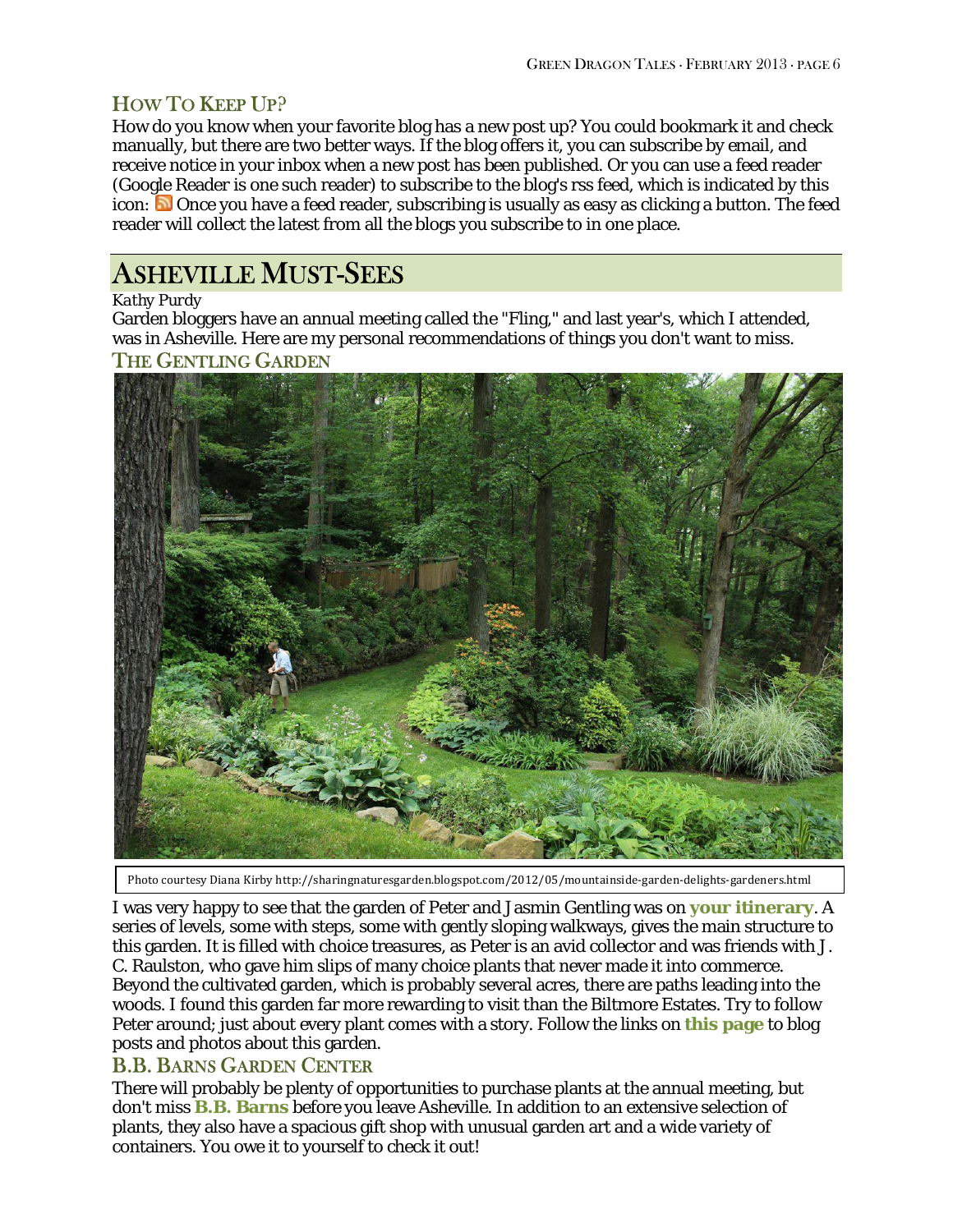### THE HOP ICE CREAM CAFE

I hate to admit it, but **[The Hop](http://thehopicecreamcafe.com/)** has more flavors of ice cream than Pat Mitchell's ever did, all made on the premises, often featuring local ingredients. If you have a dietary restriction, The Hop almost certainly makes an ice cream that will accommodate it.

### FRENCH BROAD CHOCOLATES

The **[French Broad Chocolate Lounge](http://frenchbroadchocolates.com/shop/menu)** was walking distance from my hotel, so it's a good thing I didn't stop there until the last night, otherwise I'm sure I would have put on several pounds visiting it every day of my stay.

### WAMBOLDTOPIA



Named after the street it is on, **[Wamboldtopia](http://www.wamboldtopia.com/)** has been transformed by stone: stone walls, stone arches, stone walks, stone stairs. It evokes a fantastical world, with ceramic insets and free standing creations by Damaris Pierce and multi-patterned masonry by Ricki Pierce. This is a private residence and you will need to contact them at the website before you depart for Asheville to arrange a visit. Check out these **[links to more posts](http://gardenbloggersfling.blogspot.com/2012/05/wamboldtopia.html)** for more photos and information.

### 12 BONES SMOKEHOUSE

Gardeners cannot live on ice cream and chocolate alone, so make sure you get at least one meal at **[12 Bones](http://www.12bones.com/)**. It is known for miles around as the best place to get ribs.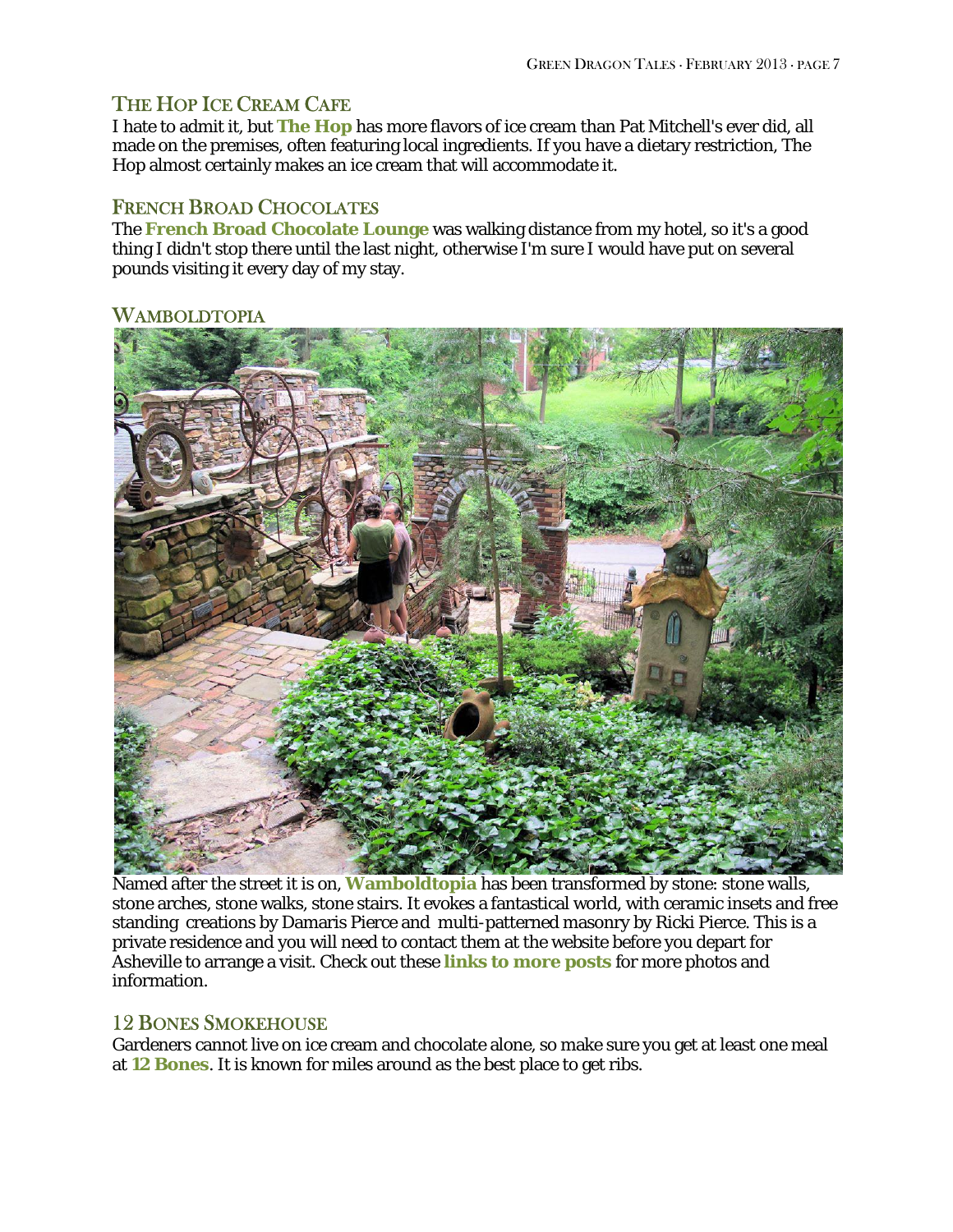## FAIREGARDEN: BLOG OF THE MONTH

*Kathy Purdy*

**[Fairegarden](http://fairegarden.wordpress.com/)** is a steeply sloping garden in southeast Tennessee. Frances, mistress of the garden and author of the blog of the same name, favors the naturalistic style of gardening popularized by Piet Oudolf. Her southern climate permits her to garden nearly year-round, which means something is going on in her garden while ours are buried in snow. Take a look at her recent post on **[winter interest](http://fairegarden.wordpress.com/2013/01/18/looking-through-evergreen-colored-glasses/)**--which would be autumn interest for us, perhaps--and note the links at the bottom to more posts on that topic.

Though not a rock gardener, Frances enjoys making **[hypertufa troughs](http://fairegarden.wordpress.com/2012/07/27/how-to-make-a-hypertufa-trough/)** and **[balls](http://fairegarden.wordpress.com/2009/09/04/how-to-make-hypertufa-concrete-balls/)**, as well as **[many free form items out of concrete](http://fairegarden.wordpress.com/2008/07/17/a-little-whimsy-in-the-garden/)** and other materials. She is not afraid to experiment in her creations for the garden or with the plants themselves. I learned from her **[that daffodils](http://fairegarden.wordpress.com/2011/03/11/how-to-divide-daffodils/)  [could be safely transplanted in the green](http://fairegarden.wordpress.com/2011/03/11/how-to-divide-daffodils/)**--even before blooming, if need be. Her close observation of plants while weeding enables her to find self-sown garden plants. Frances' stand of **[pink muhly grass](http://fairegarden.wordpress.com/2012/09/28/do-you-like-pink/)** is familiar to fellow garden bloggers the world over. It was created, in part, by muhly seedlings she found while weeding. Even though she gardens in a different climate, you are sure to be inspired by Frances of Fairegarden.

## LOOKING BACK AT 2012: THE ANNUAL REPORT

*Carol Eichler*

Since I was preparing a report for NARGS National, I had to gather summary information. I thought our membership might like to see this report as well. It was a busy year for us!

Number of Chapter Members as of 12/31/2012: 74 Number of NARGS Members as of 12/31/2012: 30 (41% of our Chapter membership)

### Activities:

For your Chapter, please indicate which of the following activities or programs applies to you:

- Yes: Periodic Chapter Meetings: if yes, how many per year: 7
- Yes: Newsletter: how many per year: 8
- Yes: Web Site: http://acnargs.blogspot.com
- No: Field Trips to see plants in their native habitat
- Yes: Garden Tours (day trips to Rochester and Stonecrop)
- No: Awards Program (though we did present 1 Chapter Service Award to Robin Bell)
- Yes: Plant Sales (1 public, 1 members-only, 5 Plant-of-the-Month sales)
- No: Seed Sales (actually a free seedling giveaway and free seed giveaway NARGS surplus)
- Yes: Guest Speakers (5 including 1 National guest speaker)

In 2012 we also

- maintained a public rock garden (Wurster Memorial Garden)
- held a hands-on workshops on hypertufa construction (quite a few participated)
- took an overnight working trip to NY Botanical Garden's Rock Garden and to visit other gardens
- gave presentations to 2 garden groups
- helped with the NARGS seed exchange (Phase IV of the 2011-2012 and Phase II of 2012- 13)
- sponsored a public lecture through Cornell Plantations fall lecture series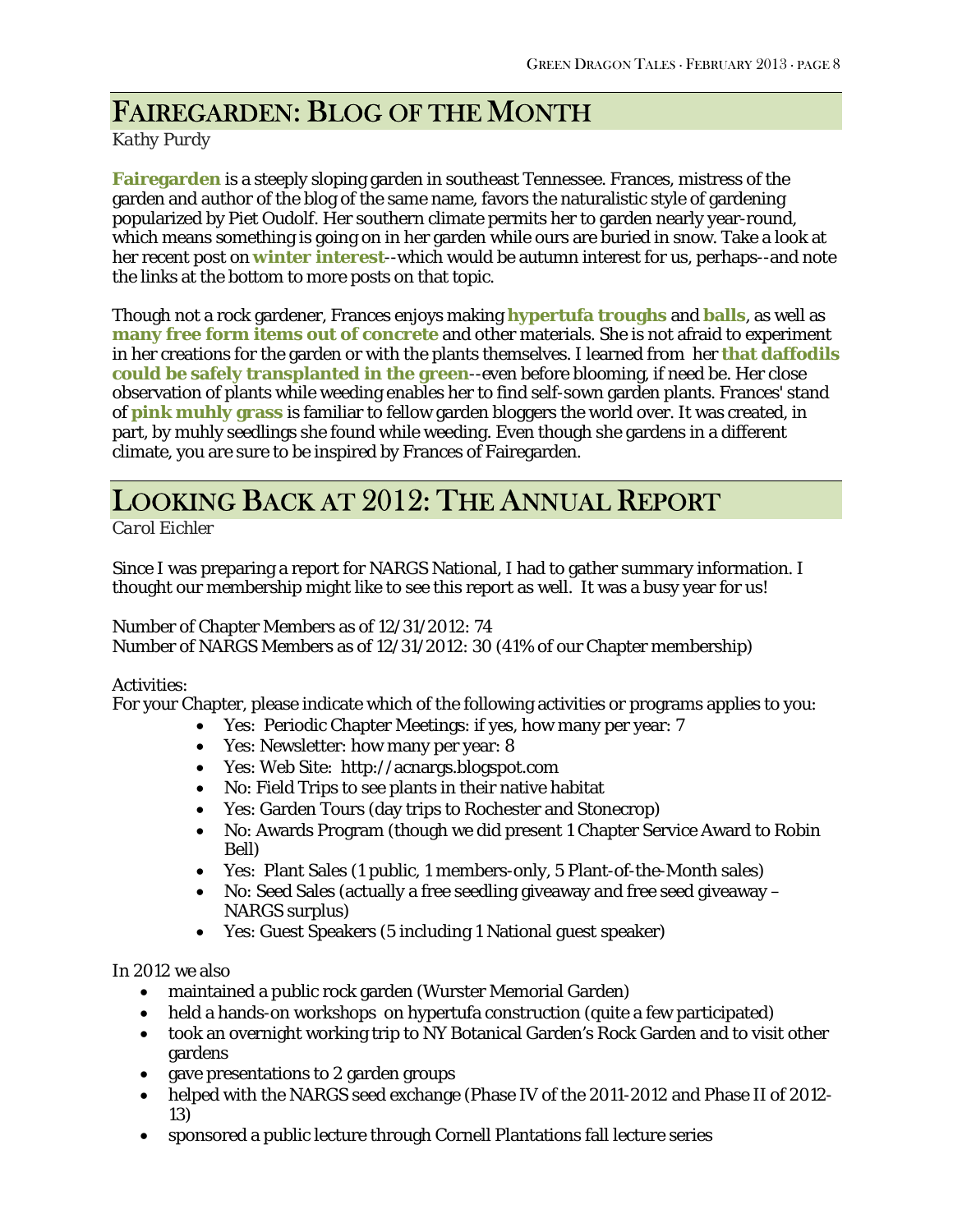## 2013 PROGRAM PLANS

*Mark your calendars! Unless otherwise specified, all local events start with a brown bag lunch at noon with the program following at 1 pm, and take place at the Whetzel Room, 404 Plant Science Building, Cornell University, Ithaca, NY (see map on the last page).*

#### **February 16:** Member Share.

**March 16:** John Gaunt of **[Greentree Garden Supply](http://www.greentreegardensupply.com/)**, speaking on "Know Your Soil: Know What Your Plants Want" Plant of the month: Auricula primrose

**April 20: [Tom Stuart](http://hardyfernlibrary.com/ferns/)** will speak on "Ferns in the Garden, from *Adiantum* to *Woodsia*". We will also have a seedling swap which is free to members; a charge will apply to non-members. This meeting will be in the Kenneth Post Lab on Tower Rd on the Cornell University campus. As usual, brown bag lunch at noon; program starts at 1pm. Plant of the month: Ferns.

**May 18:** look for us at the Ithaca Garden Fair and Plant Sale at the Ithaca High School. Members get a 25% discount! Plan on volunteering for part of your visit.

**August 17:** Members-only plant sale and picnic.

**September 21: [Matt Mattus](http://www.growingwithplants.com/)** on non-hardy bulbs.

**October 19: [Harvey Wrightman](http://www.wrightmanalpines.com/)**

**November 9: [Don Leopold](http://www.timberpress.com/speakers/author?id=61)**

Details as we learn them will be included in future newsletters, our **blog** and our **[Facebook page](http://www.facebook.com/acnargs)**.

### CALENDAR OF GARDEN EVENTS

#### **FEBRUARY:**

**Master Composter Volunteer Training,** Wednesdays Feb. 13 through May 8, at TCCE (application deadline is Jan. 28)

**Annual Forest Owner Winter Seminar**, Sat. Feb. 9. 9am-12 noon, Spencer Van Etten High **School** 

**Epic Saga of the American Chestnut**, Akiva Silver, Wed. Feb. 20, 7pm, Finger Lakes Native Plant Society meeting, Unitarian Church Annex, 2nd floor

**Seedy Sunday** – Community Seed Swap, Sun. Feb. 24, 11am-3pm, TCCE

**Getting Started with Vegetable Gardening**, Thurs. Feb. 28, 6:30-8:30 pm, Pat Curran, TCCE (this class will be repeated on April 16)

**CNY in Bloom,** Feb. 28-March 3, 2013, Onondaga Community College, Syracuse

#### **MARCH:**

**CNY in Bloom,** Feb. 28-March 3, 2013, Onondaga Community College, Syracuse **Native Plants Conference,** March 1-2, Ithaca, see Plantsmen Nursery website for details **Community Supported Agriculture (CSA) Fair,** Sat. March 2, 12-3pm, Boynton MS **Winter Worm Composting Class,** Sat. March 9, 10am-noon, TCCE **Veggie Gardening Beyond the Basics,** Thurs. March 14, 6:30-8:30 pm, Pat Curran, TCCE **Community Beautification Training**, Tues March 19, 6-8:30 pm at TCCE **Grow Your Own Spuds – Everything you always wanted to know about potatoes***,* Wed. March 20, 6-8 pm, Chrys Gardener, TCCE **New York and California Flora: Strangers, or Far-Flung Cousins?** Dan Segal, Wed. March 20, 7 pm, Finger Lakes Native Plant Society, Unitarian Church Annex, 2<sup>nd</sup> floor **Plantasia Garden & Landscape Show,** March 21-24, 2013, Fairgrounds in Hamburg, NY **Ireland, Gardeners' Paradise,** Sat. March 23, 2:00-3:30 pm, Chrys Gardener, TCCE, travel slide show open to the public (\$3 donation helps support the Horticulture Program) **Fruits for the Home Gardener,** Thurs. March 28, 6:30-8:30 pm, Pat Curran, TCCE

#### **APRIL & MAY**

**Citizen Pruner Training,** Mon. April 1, 8, 15, 7-8:30 pm, and Mon. April 22, 5:30-7 pm, at TCCE, see Earthkeeper for details

**Spring Into Gardening!** Sat. April 6, 9am-5pm, DeWitt Middle School, Ithaca – one day-event: registration includes choice of 5 workshops, box lunch, soil testing, and children's activities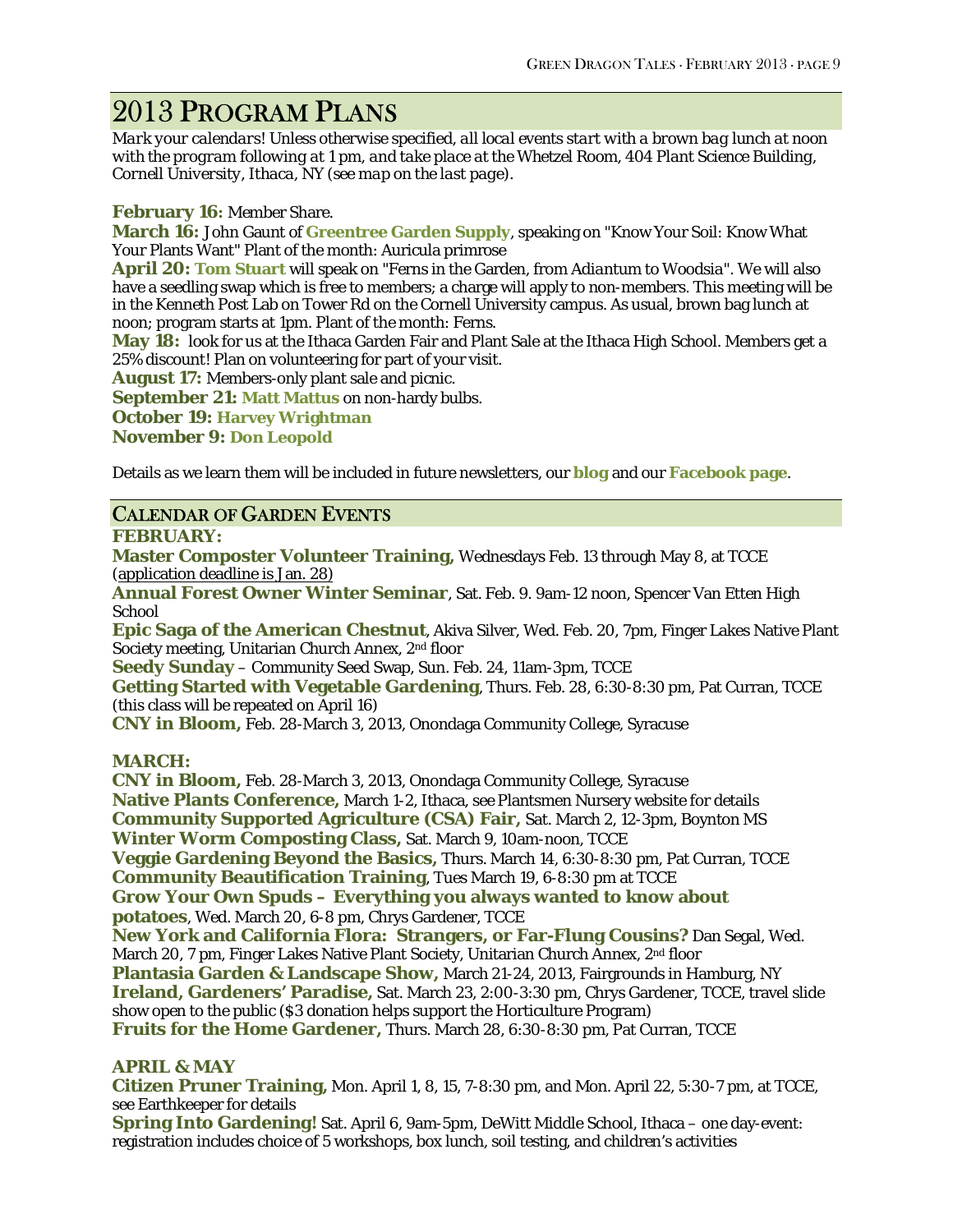**Gardens 4 Humanity Training,** April-May, dates and locations TBA. For more info, contact Josh Dolan at **[sapsquatch7@gmail.com](mailto:sapsquatch7@gmail.com)**

**Getting Started with Vegetable Gardening,** Tues. April 16, 6:30-8:30 pm, Pat Curran, TCCE (this is a repeat of the Feb. 28 class)

**Prairie Restoration,** Hal Gardner, Wed. April 17, 7pm, Finger Lakes Native Plant Society, Unitarian Church Annex, 2nd floor

**Earth Day,** Sun. April 21, 12-5pm, Ithaca Farmers' Market

**Compost Fair & 4-H Duck Race,** Sun. April 28, 12-4pm, TCCE

**Monthly meeting**, topic TBA, Wed. May 15, 7pm, Finger Lakes Native Plant Society, Unitarian Church Annex, 2nd floor

**Lilac Festival,** Rochester NY, early to mid May, 2013 dates not available yet

**Garden Fair Plant Sale,** Sat. May 18, 9am-2pm – SAVE THE DATE!!! AC-NARGS will have plants for sale, and members get a 25% discount.

#### RESPONSIBLE PEOPLE/2013 BOARD MEMBERS

*If you want to volunteer, we'd love to hear from you!* Chair: Carol Eichler, **[carolithaca@gmail.com](mailto:carolithaca@gmail.com)** Program: John Gilrein, **[basecamp@alum.syracuse.edu](mailto:basecamp@alum.syracuse.edu)** Program Committee Members: Nari Mistry, **[nbm2@cornell.edu](mailto:nbm2@cornell.edu)** Secretary: Mary Stauble, **[mes2@cornell.edu](mailto:mes2@cornell.edu)** Treasurer: BZ Marranca, **[mmm10@cornell.edu](mailto:mmm10@cornell.edu)** Plant Sales Chair: David Mitchell, **[dwm23@cornell.edu](mailto:dwm23@cornell.edu)** Plant Sales Committee Members: Michael Loos, BZ Marranca Plant of the Month: John Gilrein, **[basecamp@alum.syracuse.edu](mailto:basecamp@alum.syracuse.edu)** Membership: Mary Stauble, **[mes2@cornell.edu](mailto:mes2@cornell.edu)** New Member Hospitality: Terry Humphries, **terryh@workingsolutionsrome.org** Newsletter Editor: Kathy Purdy, **[kopurdy@gmail.com](mailto:kathy@coldclimategardening.com)** Newsletter Assistant: Pat Curran, **[pc21@cornell.edu](mailto:pc21@cornell.edu)** Webmaster, Program Tech: Craig Cramer, **[cdcramer@gmail.com](mailto:cdcramer@gmail.com)**

### HOW TO GET THERE: MEETING ROOM MAP

This is on the Cornell University Campus.



Please welcome new member Rhoda Maurer to ACNARGS!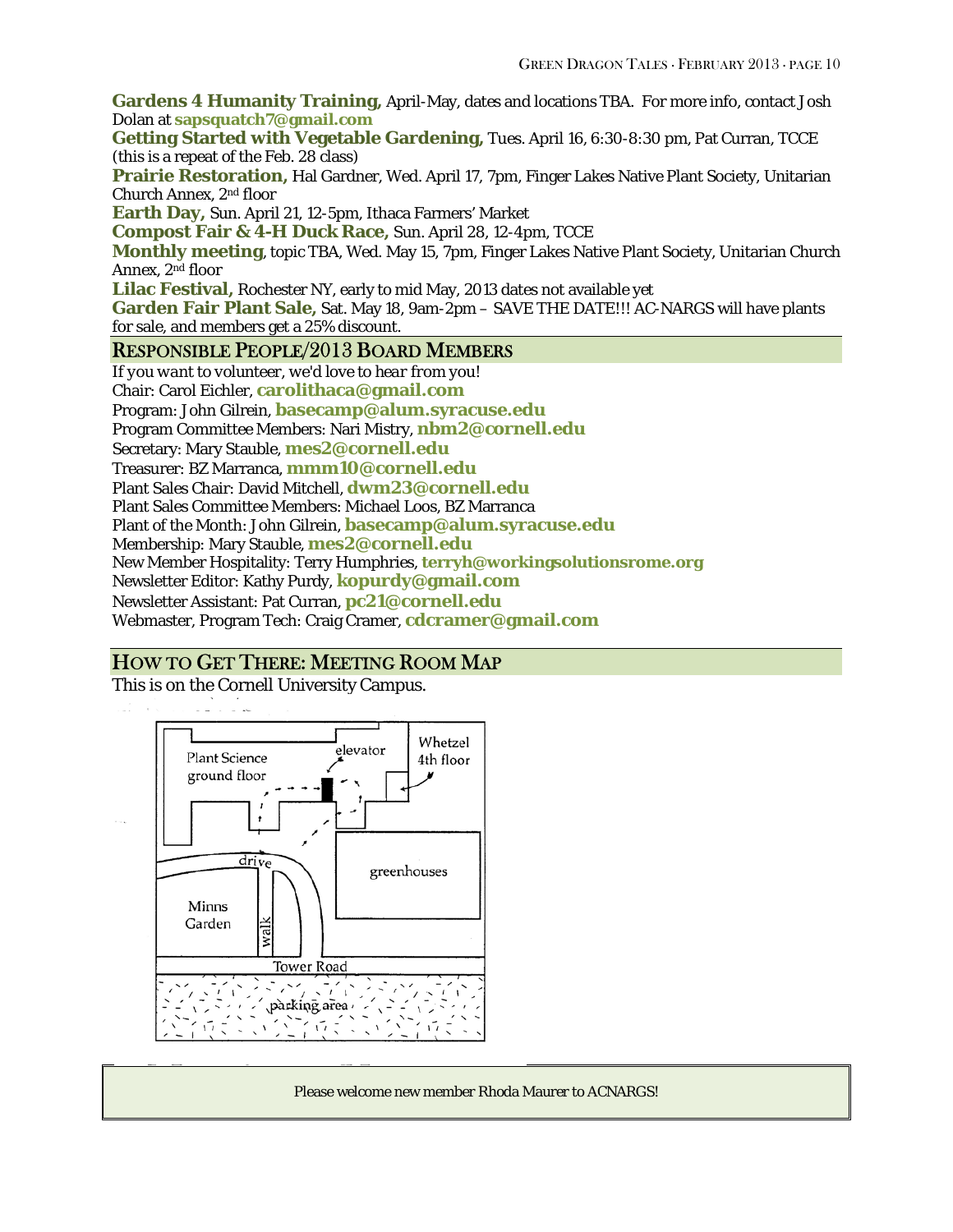## GREEN DRAGON TALES

Published eight times a year (Feb., March, April, May/June, July/Aug., Sept., Oct. Nov./Dec.). Submit articles by the fourth Friday of the month preceding publication to Kathy Purdy, **[kopurdy@gmail.com](mailto:kathy@coldclimategardening.com)**. Note: The next issue of *The Green Dragon* will be in March 2013.